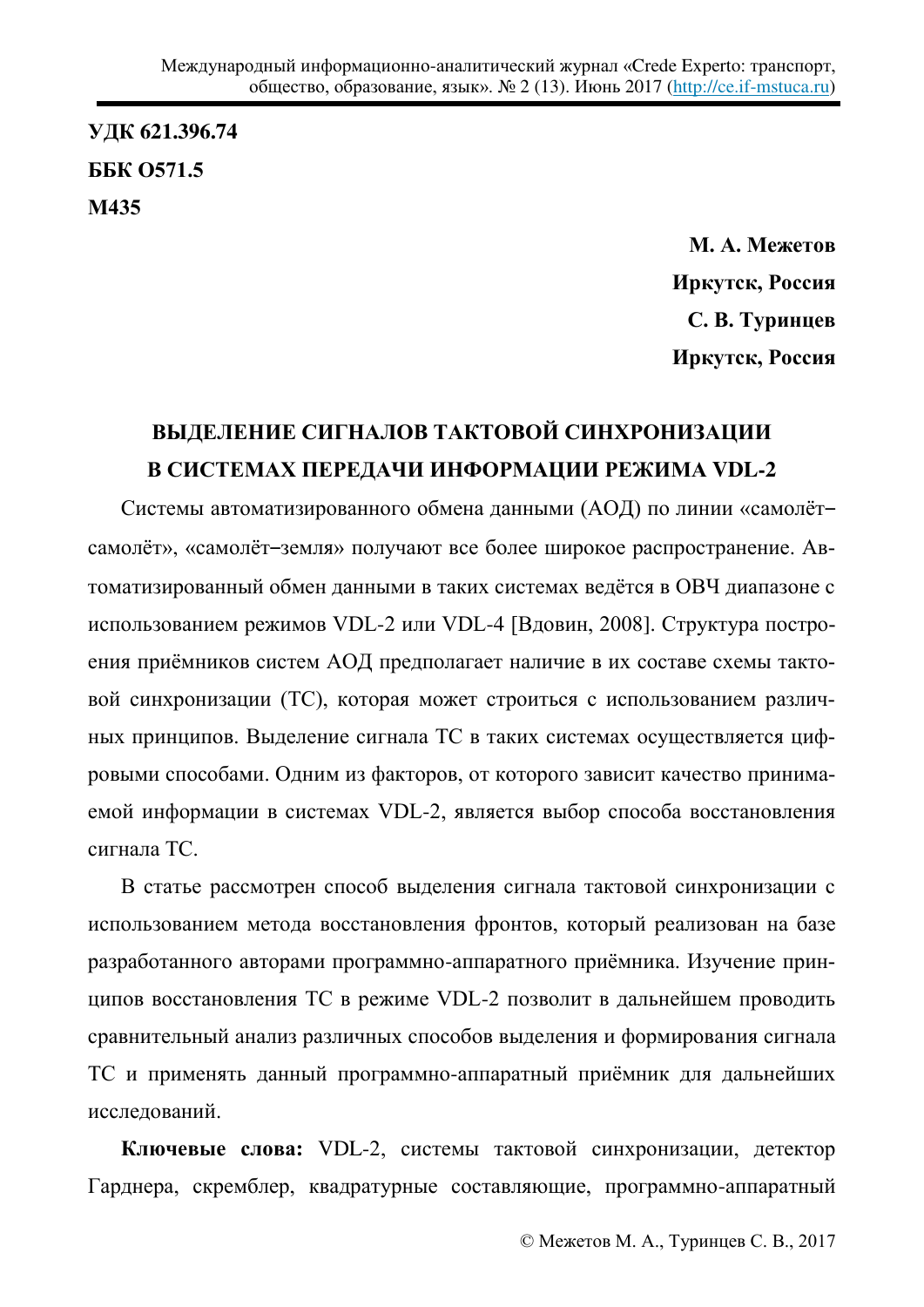приёмник.

**M. A. Mezhetov Irkutsk, Russia S. V. Turincev Irkutsk, Russia** 

# **EXTRACTION OF RUN-UP SIGNALS IN SYSTEMS OF INFORMATION COMMUNICATION IN VDL-2 MODE**

Air-to-air and air-to-ground automated data exchange systems are increasingly common. Automated data exchange (ADE) in such systems is conducted in VHF band with the use of VDL-2 или VDL-4 modes [Vdovin, 2008]. The design of ADE receivers implies a clock sync (CS) circuit in their composition which can be constructed differently. A run-up signal in such systems is extracted digitally. One of the factors influencing the quality if received information in VDL-2 systems is selection of a technique of run-up signal regeneration.

The article considers a technique of run-up signal regeneration with use of front reconstruction which is implemented in a hardware-software receiver developed by the authors. Research of CS regeneration principles will enable to conduct a comparative analysis of different techniques of extracting and forming a run-up signal and to apply the hardware-software receiver for further research.

**Key words:** VDL-2, clock sync systems, Gardner detector, scrambler, quadrature components, hardware-software receiver.

Создание комплексной сети авиационной электросвязи является одним из основных направлений технического развития ЕС ОрВД России в области авиационной связи. Сети авиационной электросвязи, имеющие различную архитектуру и использующие разнообразные протоколы и процедуры обмена информацией, являются основной информационной средой для осуществления обслуживания и организации воздушного движения при выполнении полетов гражданской авиации. Связь диспетчеров с воздушными судами (ВС) в зоне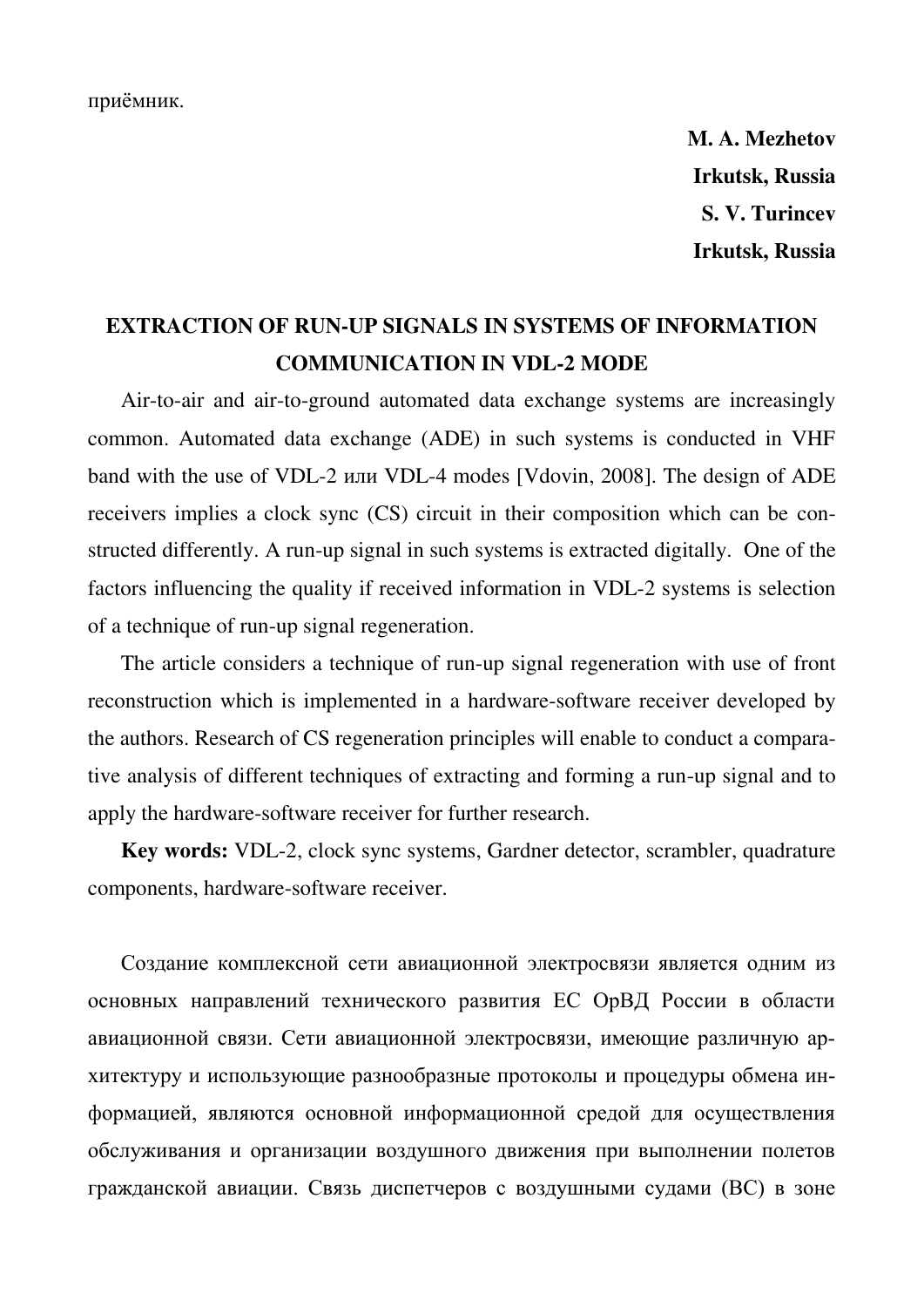прямой видимости в ОВЧ диапазоне осуществляется с помощью передачи речи и данных с использованием разных режимов и протоколов доступа к каналу связи. Широкое распространение получили режимы VDL-2 и VDL-4.

Режим VDL-2 использует для передачи в ОВЧ-диапазоне 8-позиционную фазовую манипуляцию с дифференциальным кодированием (D8PSK) и приподнято-косинусоидальным формирующим фильтром с  $\alpha=0,6$  [Авиационная электросвязь. Том 3 Системы связиURL: http://airspot.ru/book/file/585/an10 v3 cons ru.pdf; Скляр, 2003]. Подлежащая передаче информация дифференциально кодируется 3-мя битами на символ, передаваемыми за счет изменений по фазе. Символьная скорость составляет 10500 Бод, которые при 3-х битах на символ дают информационную скорость передачи 31500 бит/с, в канале с сеткой частот 25 кГц.

Отличительной особенностью режима VDL-2 является возможность не только контроля сообщения на уровне целостности, но и прямого исправления ошибок. Данное преимущество обеспечивается кодированием кадра данных кодом Рида-Соломона, что позволяет не все искаженные сообщения передавать повторно.

Передача цифровых данных в режиме VDL-4 осуществляется в стандартном 25 кГц ОВЧ канале связи со скоростью 19,200 кбит/с, используя Гауссову частотную манипуляцию (GFSK). В VDL-4 время для передачи информации разделено на большое количество коротких слотов фиксированной длины, каждый из которых может использоваться радиотранспондерами, устанавливаемыми на ВС или в составе стационарных наземных станций для передачи данных [Клёсова, 2012].

В цифровых системах радиосвязи используются специальные виды модуляции, отличающиеся от аналоговых. Это вызвано как особенностями цифрового сигнала, позволяющего использовать более эффективные функциональные зависимости между модулируемым и модулирующим сигналами, так и необходимостью обеспечения электромагнитной совместимости с другими существующими системами связи. К приёмникам в таких системах предъявляются по-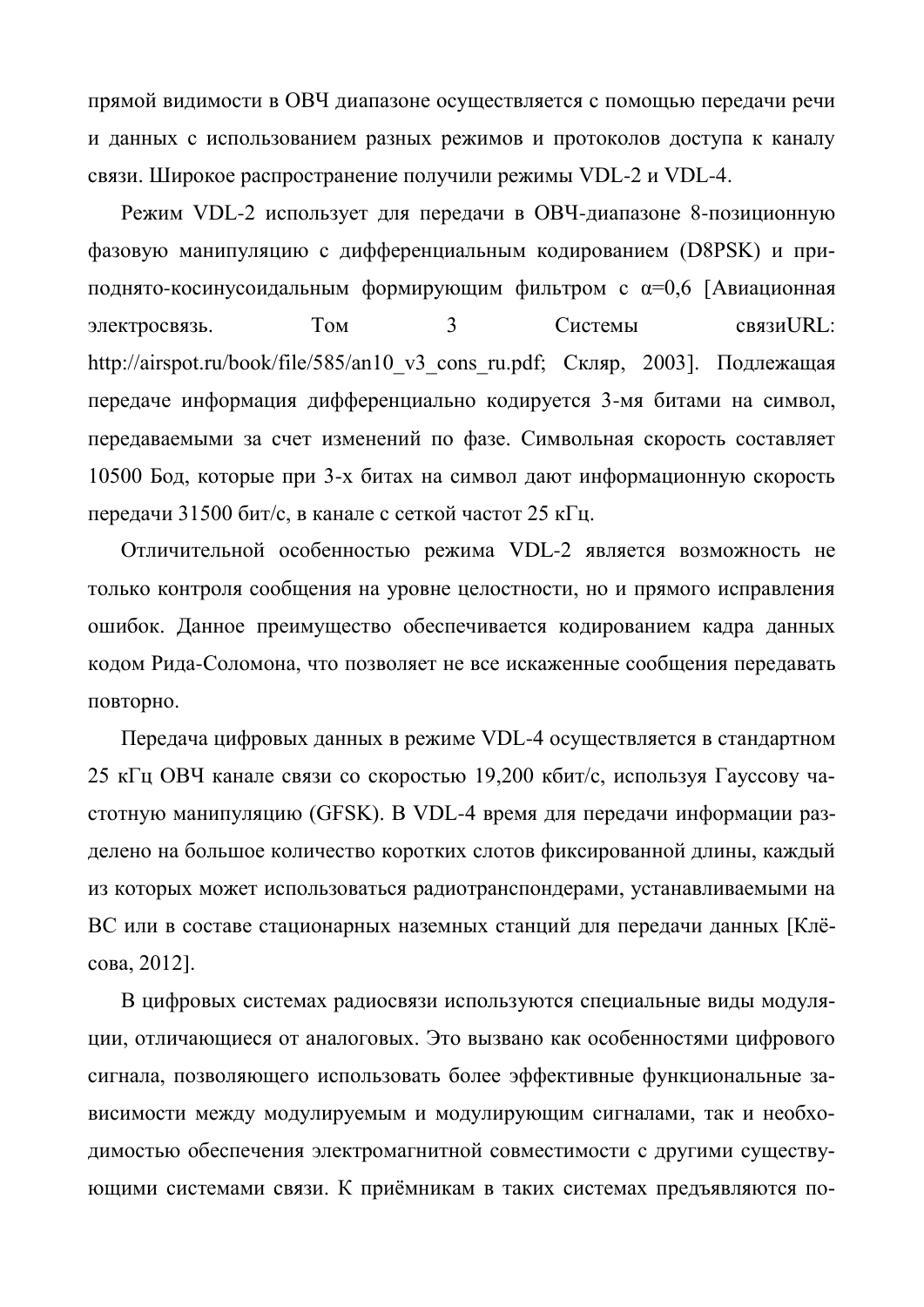вышенные требования к точности восстановления несущей и точности восстановления сигналов тактовой синхронизации. Один из возможных вариантов реализации приемника режима VDL-2 представлен на рис. 1 [Феер, 2000]. В состав приемника входит: ПФ – полосовой фильтр; СВН – схема восстановления несущей; СВТЧ – схема восстановления тактовой частоты; К1, К2 – ключи; ФПК1, ФПК2 – фильтры с характеристикой «приподнятый косинус».

Особенностью приёмников, применяемых в цифровых системах радиосвязи, является наличие в их составе системы восстановления несущей (СВН) и системы восстановления тактовой частоты (СВТЧ) (рис. 1).



Рис. 1. Структурная схема приёмника VDL-2

СВТЧ предназначена для формирования тактовых импульсов, которые синхронизируют работу цифровых схем при обработке сигналов VDL режима 2, и служит для формирования отсчетных тактовых импульсов, которые обеспечивают взятие отсчетов сигнала на выходе согласованных фильтров (ФПК1, ФПК2) в моменты максимума отношения сигнал/шум. В процессе демодуляции цифровых сигналов система ТС обеспечивает правильный выбор отсчетных моментов. Эта задача решается путем подстройки тактового генератора сигналом погрешности, формируемым специальным детектором. Существует несколько систем ТС: системы ТС с восстановлением фронтов; системы ТС с отстающим и опережающим отсчетами; система ТС с детектором погрешности Гарднера [Иващенко, 2012].

Работа системы ТС с восстановлением фронтов основана на свойствах циф-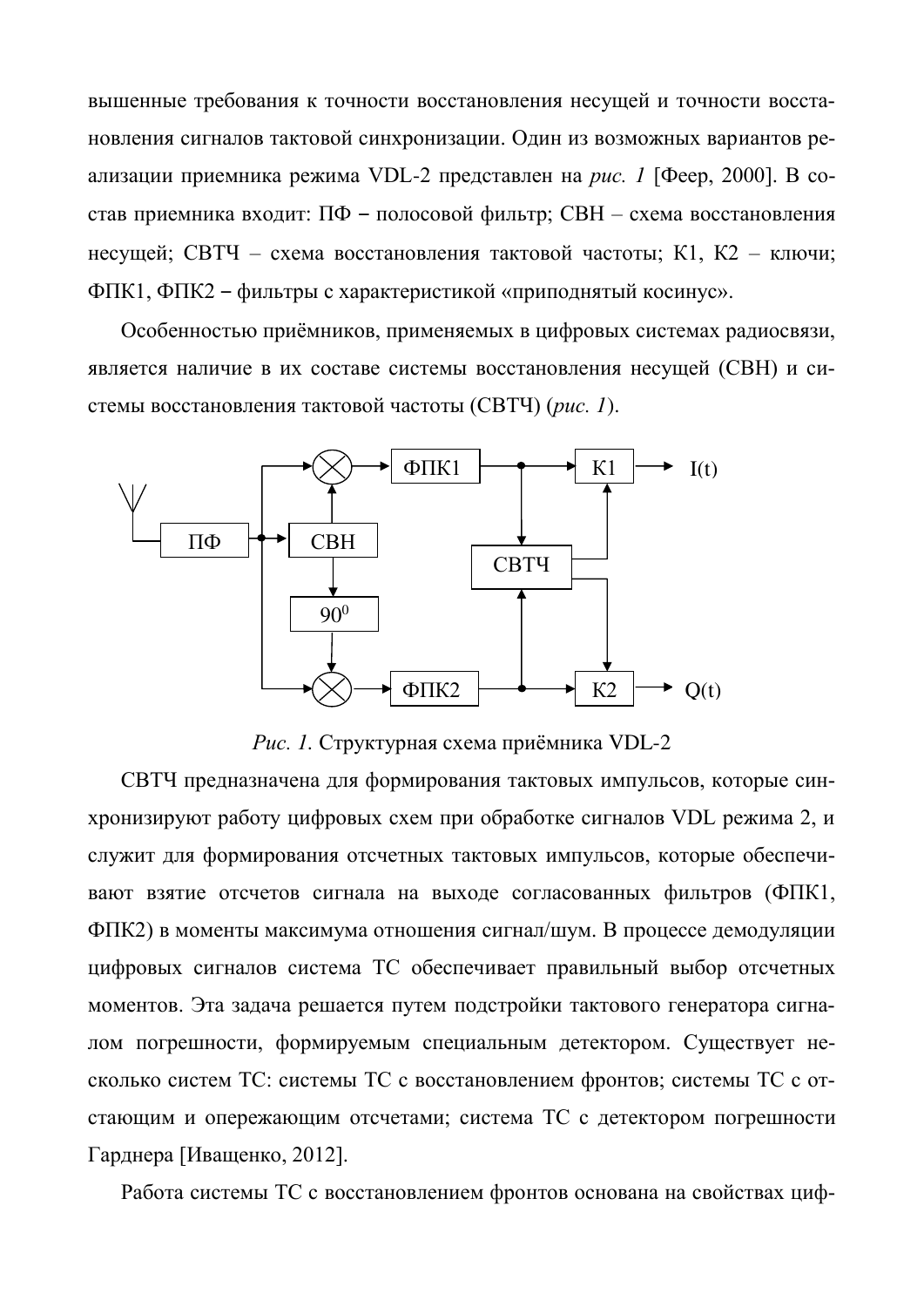рового сигнала изменять свой знак на выходе ФПК1, ФПК2. Этот факт используется для получения опорного гармонического колебания, частота и начальная фаза которого соответствуют тактовой частоте. Для нормальной работы такой системы необходимо, чтобы данные, передаваемые по радиоканалу, предварительно подверглись операции скремблирования, которая устраняет длительные последовательности одинаковых символов путем добавления к цифровому сигналу псевдослучайной последовательности. В системах VDL-2 применяется скремблер с образующим полиномом [Авиационная электросвязь. Том 3. Сиcтемы связиURL: http://airspot.ru/book/file/585/an10 v3 cons\_ru.pdf]:

$$
G(x) = 1 + x + x15.
$$

Скремблированные данные позволяют получить в системе ТС с восстановлением фронтов отклик сигнала на символьной частоте, который с точностью до фазы привязан к входным данным, поступающим на приёмник. Это позволяет точно отслеживать моменты тактирования ключей К1 и К2. СВТЧ управляет ключами К1 и К2 так, чтобы они открывались только в моменты времени поступления трибитов.

В системах ТС с отстающими и опережающими отсчетами используется такое свойство, что два отсчета, взятые с ФПК1 или ФПК2 раньше и позже отсчета, по которому выносится решение, равны друг другу. Если же отсчет, по которому выносится решение, берётся не в истинный отсчетный момент, то отсчёты, взятые на время раньше и позже отсчета, по которому выносится решение, будут отличаться, и знак их разности однозначно укажет положение истинного отсчетного момента. Частота дискретизации в таких системах должна быть в три раза больше, чем в системах ТС с восстановлением фронтов.

Система ТС с детектором погрешности Гарднера работает по следующему принципу: на каждом такте берётся отсчёт посреди тактового интервала  $P(n-$ *1/2)* и если  $P(n-1/2) = 0$ , то отсчеты, по которым выносится решение, берутся в истинные отсчётные моменты, в противном случае формируется сигнал погрешности:

$$
e(n)=P(n-1/2)\{sign[P(n)] - sign[P(n-1)]\},\
$$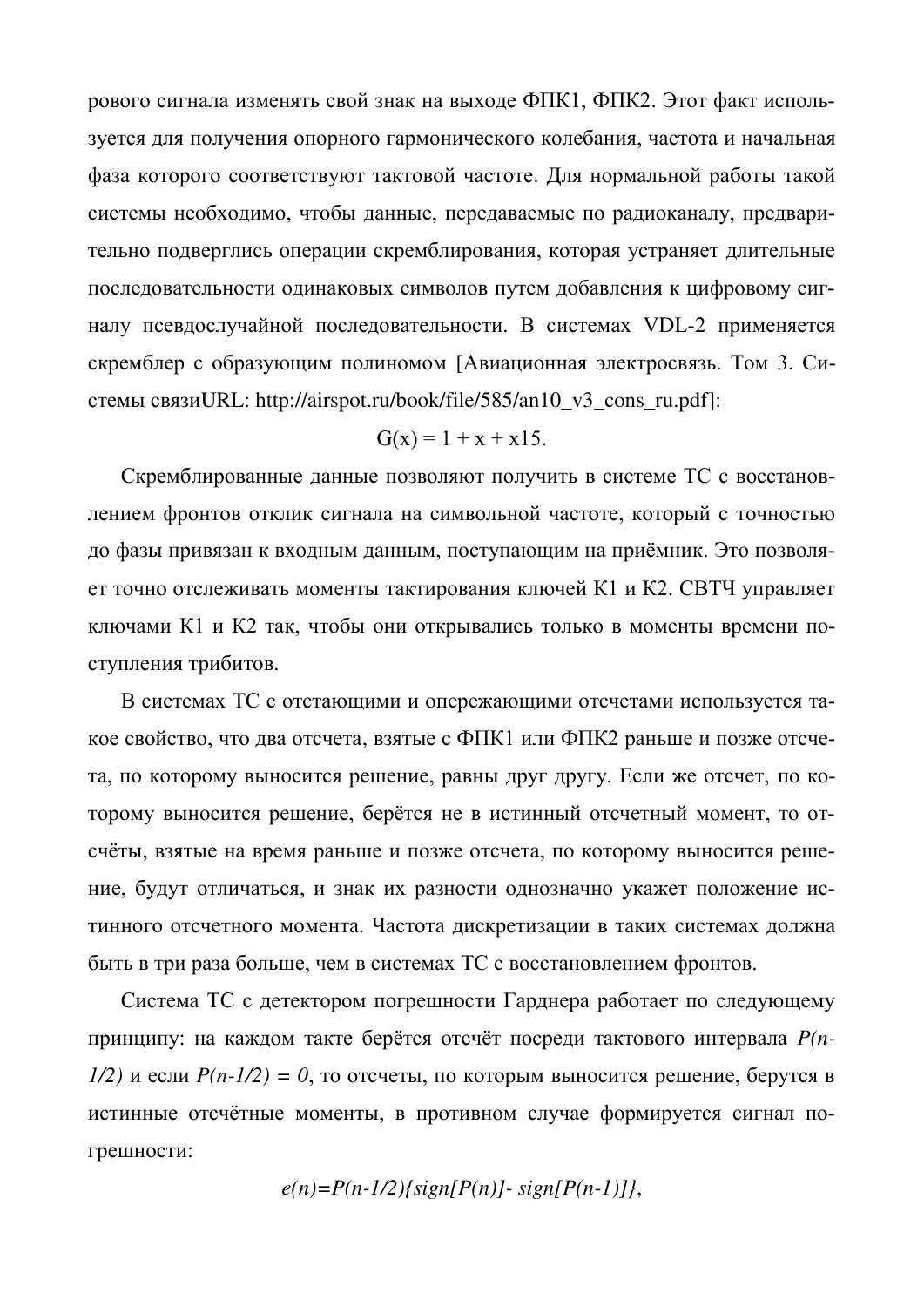где  $P(n)$  – отсчёт, по которому выносится решение на заданном тактовом интервале;

 $P(n-1)$  – отсчёт, по которому выносится решение на предыдущем тактовом интервале;

*sign[x]* – функция определения знака.

В этих системах частота взятия отсчётов должна быть вдвое больше тактовой частоты.

В работе реализована система ТС с восстановлением фронтов. Исходные данные формировались аппаратной частью системы на базе широкополосного SDR (Software-definedradio) приёмника, в состав которого входит аналогоцифровой преобразователь RTL2832U и модуль понижения частоты R820T. На вход SDR приёмника поступал реальный сигнал, формируемый локальной контрольно-корректирующей станцией ЛККС-2000, расположенной в аэропорту Иркутск. ЛККС формирует и передаёт дифференциальные поправки потребителям, для повышения точности определения их местоположения [Скрыпник, 2014]. Обработка полученных данных велась с использованием программной среды LabView 2010 [Суранов, 2007].

Структурная схема системы ТС с восстановлением фронтов изображена на *puc.* 2. В её состав входит формирователь меандрового сигнала Sign(x<sub>i</sub>), дифференцирующее устройство d/dt, устройство вычисления абсолютного значения |•|, полосовой фильтр ПФ и формирователь прямоугольных импульсов ФПИ. Сигнал с выхода фильтров ФПК1 или ФПК2 (*рис. 3*) поступает на формирователь меандрового сигнала, который формирует разнополярные напряжения, поɤɚɡɚɧɧɵɟ ɧɚ *ɪиɫ. 4*. Ud/dt

В дифференцирующем устройстве меандровый сигнал преобразуется в серию коротких разнополярных импульсов, изображённых на *рис*. 5, которые, пройдя через устройство вычисления абсолютного значения, преобразуются в короткие однополярные импульсы (*рис. 6*), в спектре которых формируется составляющая на символьной скорости, привязанная по фазе к входному сигналу (рис. 7). Задачей полосового фильтра является выделение этой составляющей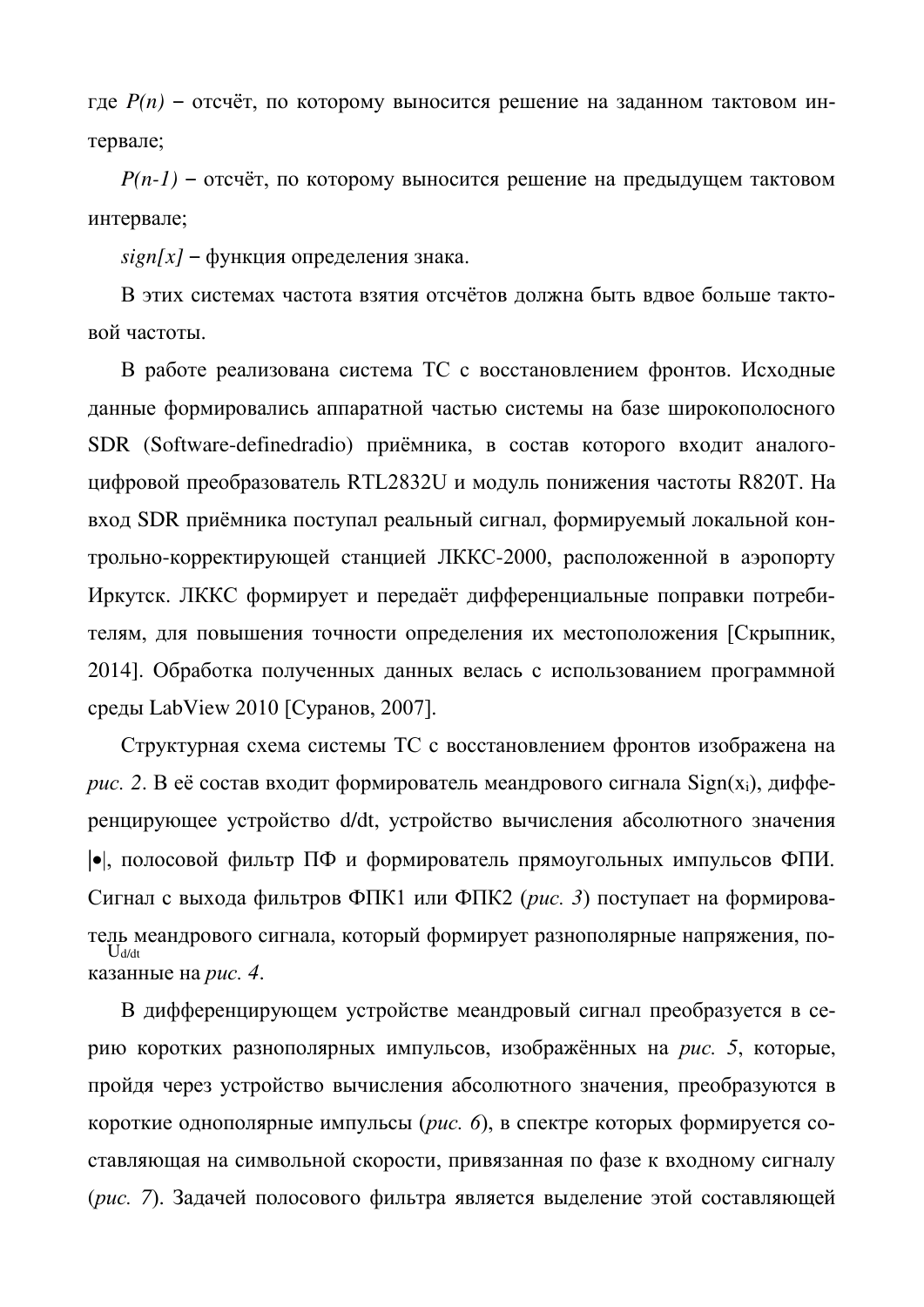(рис. 8), представляющей собой напряжение синусоидальной формы, поступающее на формирователь прямоугольного напряжения, с выхода которого сигнал подаётся на ключи К1, К2 (рис. 9).



*Рис.* 2. Структурная схема системы ТС с восстановлением фронтов



Рис. 3. Выходной сигнал с ФПК1



Рис. 5. Выходной сигнал дифференцирующего устройства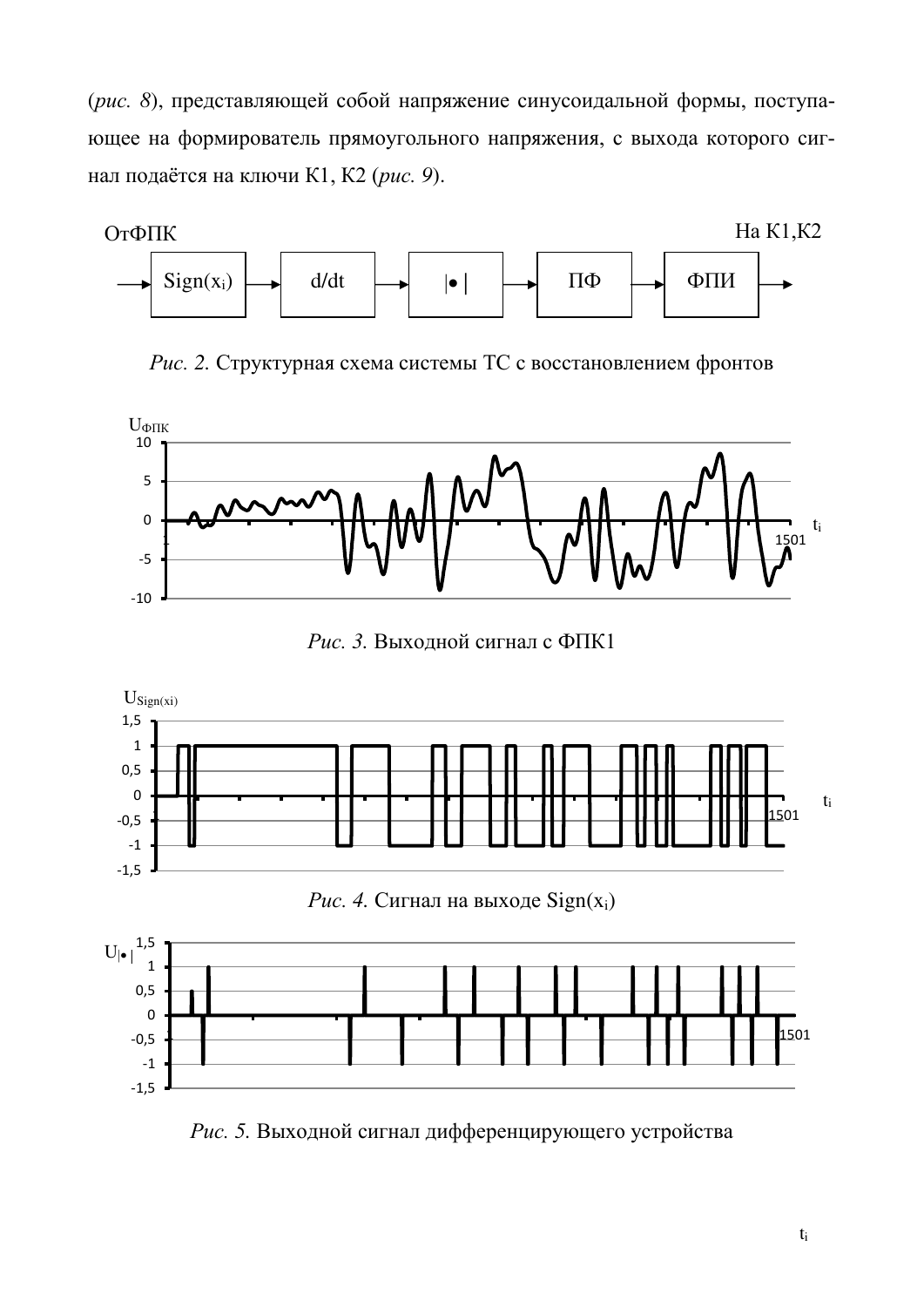

Рис. 6. Сигнал на выходе устройства вычисления абсолютного значения



Рис. 7. Составляющая спектра на символьной скорости



Рис. 8. Выходное напряжение полосового фильтра

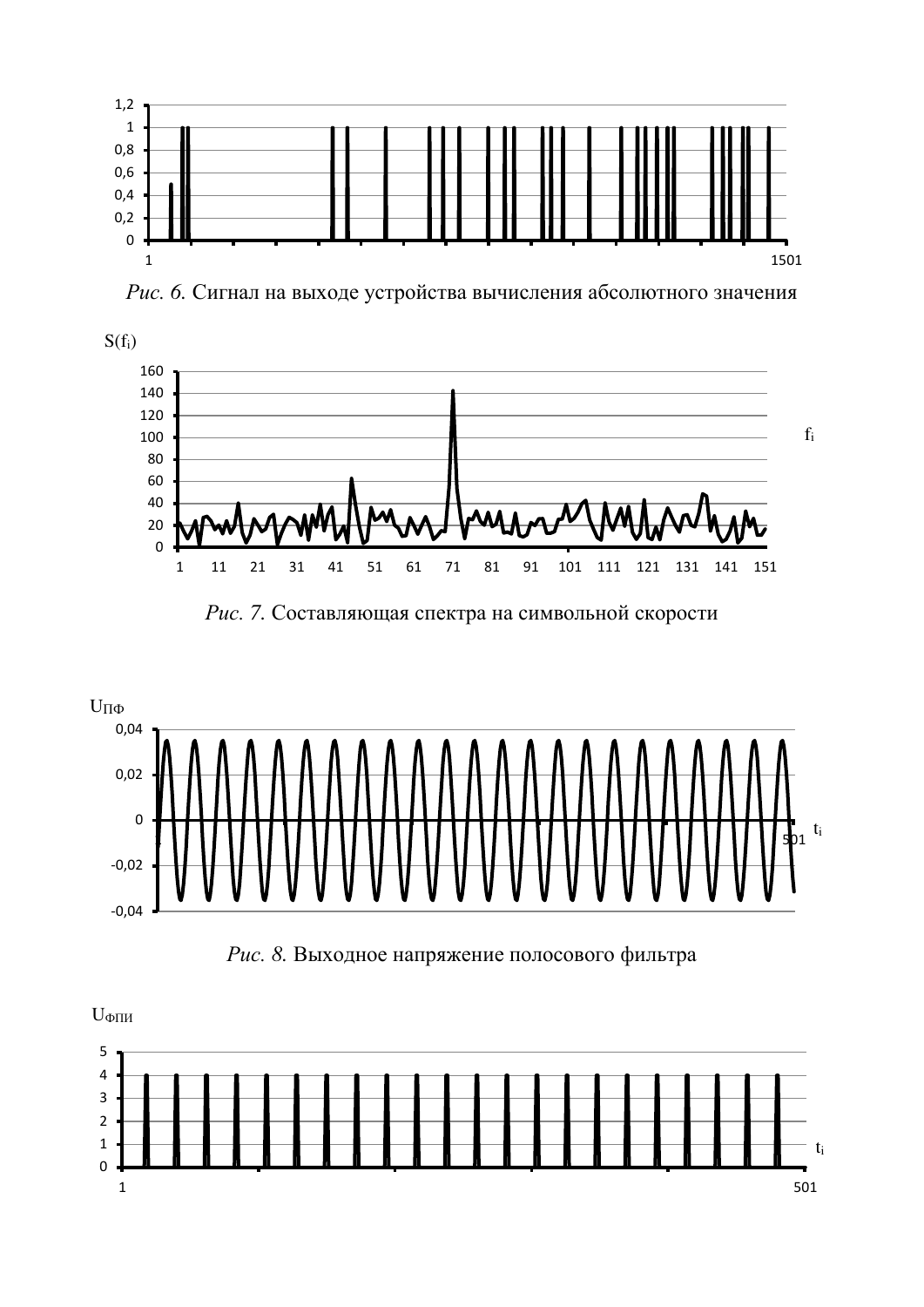## Рис. 9. Импульсы тактовой синхронизации

Таким образом, в работе был реализован алгоритм восстановления сигналов ТС, использующий способ восстановления фронтов, который позволяет выделять и формировать из принимаемого реального радиосигнала импульсы синхронизации, привязанные по фазе к входному сигналу. Неточное восстановление импульсов ТС ведёт к ухудшению отношения сигнал/шум в приёмнике, за счет того, что взятие отсчетов происходит не в точках максимума выходного сигнала ФПК.

Данная работа базируется на программно-аппаратном способе приёма и обработки сигнала, который на современном этапе развития радиоприёма считается наиболее перспективным. Разработанный программно-аппаратный модуль в дальнейшем может быть использован для исследования точности и других известных способов восстановления импульсов ТС.

#### **Библиографический список**

1. Авиационная электросвязь. Т. 3. Системы связи // Приложение 10 к Конвенции о международной гражданской авиации, 2-е изд. 2007. 276 с. // [Электронный ресурс]. -2007. URL: http://airspot.ru/book/file/585/an10 v3 cons ru.pdf (дата обращения: 22.01.2017).

**2.** Вдовин Л. М. Новые информационные технологии для автоматизированных систем управления воздушным движением / Л. М. Вдовин, С. А. Худяков // Научный Вестник Московского государственного института радиотехники, электроники и автоматики. 2008. №  $2(5)$ . C. 11–16.

3. Иващенко П. В. Радиоавтоматика: учеб. пособ. к изучению дисциплины «Радиоавтоматика» / П. В. Иващенко, В. А. Голощапов. Одесса: ОНАС им. А. С. Попова, 2012. 72 с.

4. *Клёсова Ю. В.* Стенд для сертификационных испытаний транспондеров VDL mode 4 // Материалы Международной научно-технической конференции. Московский технический үниверситет связи и информатики // [Электронный ресурс]. 2012. [URL:http://www.conf.mirea.ru/CD2012/pdf/p7/7.pdf](http://www.conf.mirea.ru/CD2012/pdf/p7/7.pdf) (дата обращения: 2.02.2017).

5. *Суранов А. Я.* Labview 8.20: Справочник по функциям. М.: ДМК Пресс, 2007. 536 с.

6. *Скляр Б.* Цифровая связь. Теоретические основы и практическое применение / Изд. 2е, испр. / Пер. с англ. М.: Издательский дом «Вильямс», 2003. 1104 с.

7. *Скрыпник О. Н.* Радионавигационные системы воздушных судов. М.: Инфра-М, 2014. 348 c.

8. Феер К. Беспроводная цифровая связь. М.: Радио и связь, 2000. 514 с.